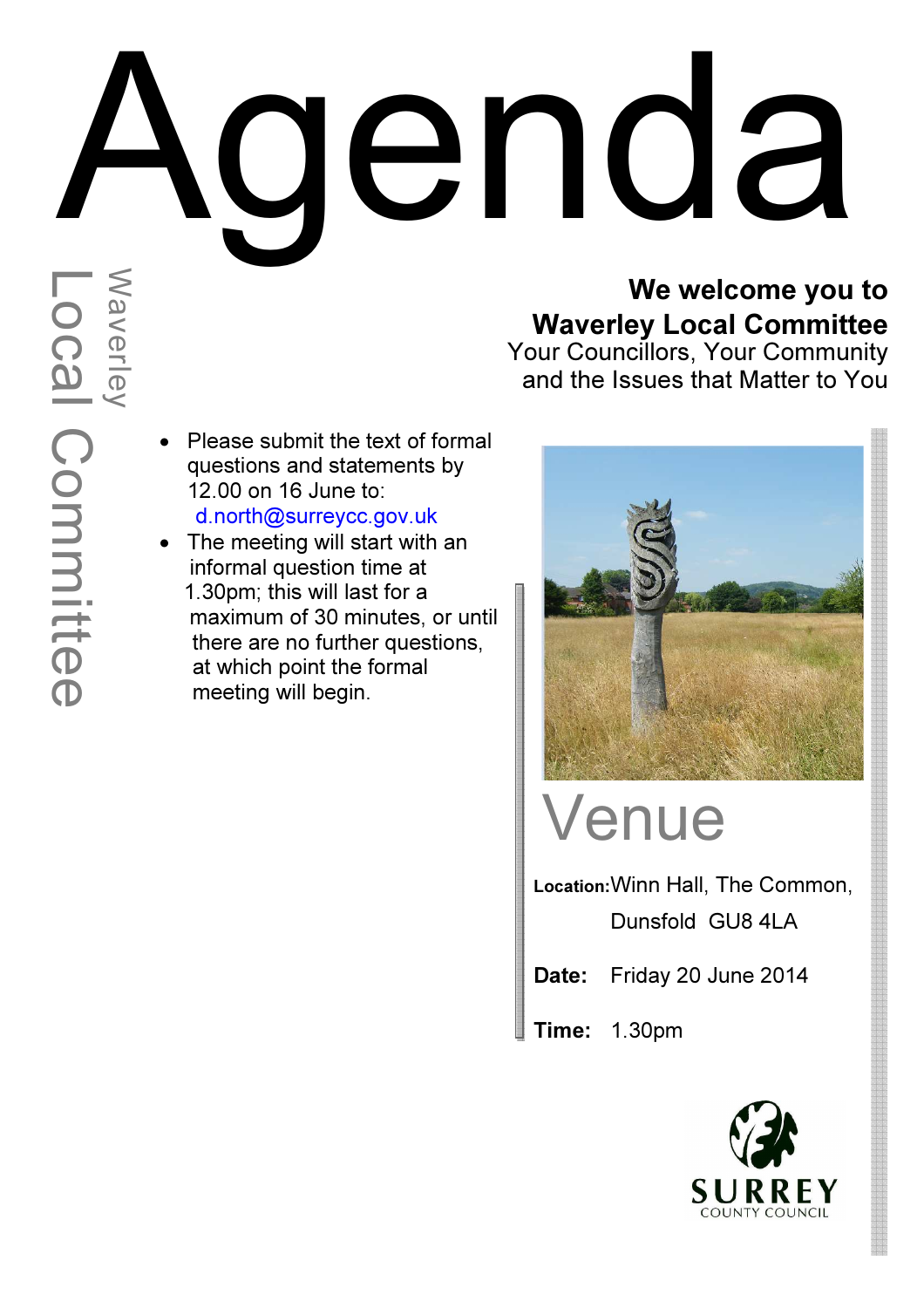# You can get involved in the following

## ways

### Ask a question

If there is something you wish know about how your council works or what it is doing in your area, you can ask the local committee a question about it. Most local committees provide an opportunity to raise questions, informally, up to 30 minutes before the meeting officially starts. If an answer cannot be given at the meeting, they will make arrangements for you to receive an answer either before or at the next formal meeting.

### Write a question

You can also put your question to the local committee in writing. The committee officer must receive it a minimum of 4 working days in advance of the meeting.

When you arrive at the meeting let the committee officer (detailed below) know that you are there for the answer to your question. The committee chairman will decide exactly when your answer will be given and may invite you to ask a further question, if needed, at an appropriate time in the meeting.

### Sign a petition

If you live, work or study in Surrey and have a local issue of concern, you can petition the local committee and ask it to consider taking action on your behalf. Petitions should have at least 30 signatures and should be submitted to the committee officer 2 weeks before the meeting. You will be asked if you wish to outline your key concerns to the committee and will be given 3 minutes to address the meeting. Your petition may either be discussed at the meeting or alternatively, at the following meeting.

### Thank you for coming to the Local Committee meeting

Your Partnership officer is here to help. If you would like to talk about something in today's meeting or have a local initiative or concern please contact them through the channels below. Email: d.north@surreycc.gov.uk Tel: 01483 517530 Website: www.surreycc.gov.uk/waverley

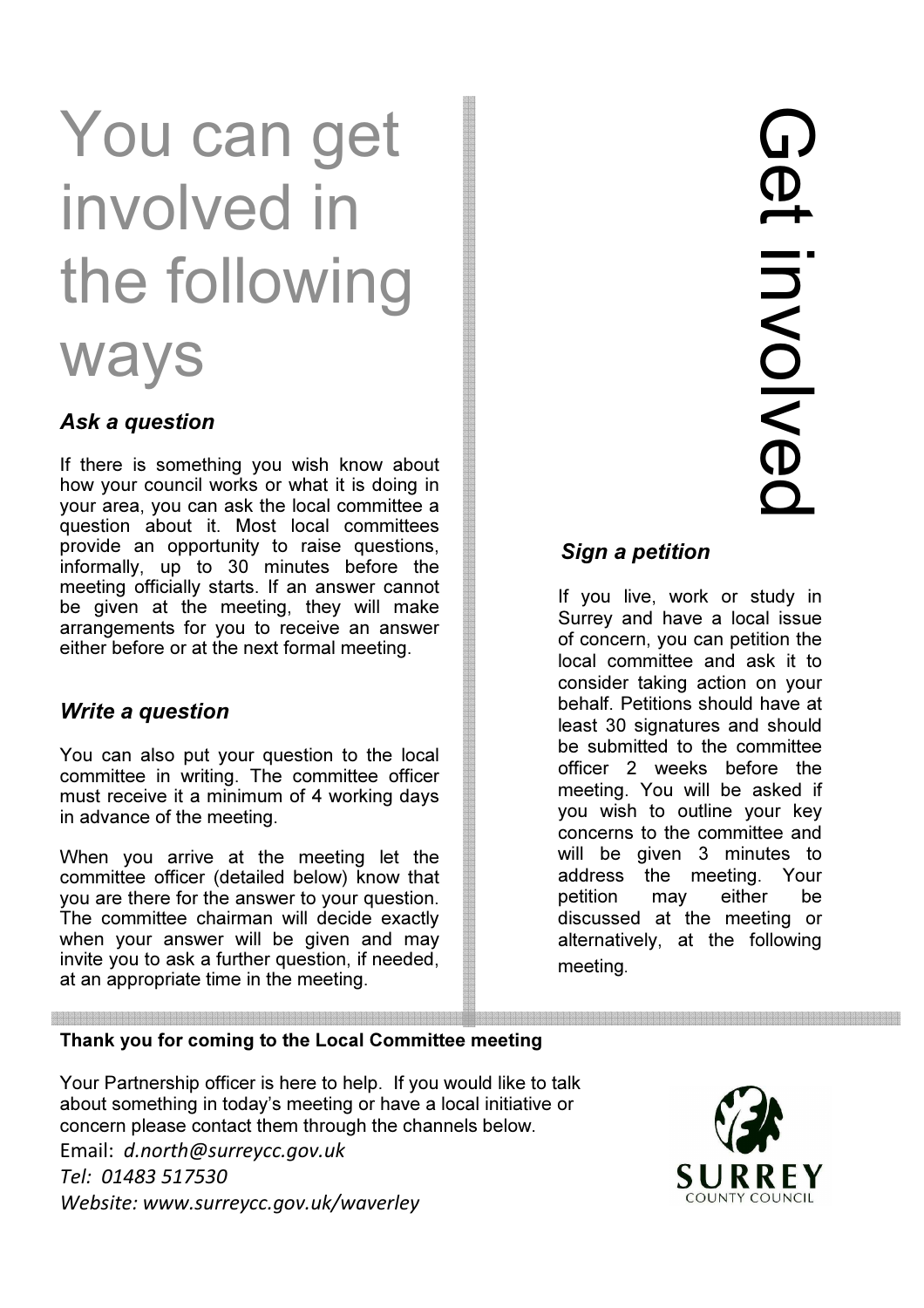

### Surrey County Council Appointed Members

Mrs Pat Frost, Farnham Central (Chairman) Mr David Harmer, Waverley Western Villages (Vice-Chairman) Mrs Nikki Barton, Haslemere Mr Steve Cosser, Godalming North Ms Denise Le Gal, Farnham North Mr Peter Martin, Godalming South Milford and Witley Mr David Munro, Farnham South Mr Alan Young, Cranleigh and Ewhurst Mrs Victoria Young, Waverley Eastern Villages

### Borough Council Appointed Members

Cllr Brian Adams, Frensham, Dockenfield and Tilford Cllr Maurice Byham, Bramley Busbridge and Hascombe Cllr Elizabeth Cable, Witley and Hambledon Cllr Carole Cockburn, Farnham Bourne Cllr Brian Ellis, Cranleigh West Cllr Nicholas Holder, Chiddingfold and Dunsfold Cllr Robert Knowles, Haslemere East and Grayswood Cllr Julia Potts, Farnham Upper Hale Cllr Jane Thomson, Godalming Central & Ockford

> Chief Executive David McNulty

If you would like a copy of this agenda or the attached papers in another format, e.g. large print, Braille, or another language please either call David North, Community Partnership & Committee Officer on 01483 517530 or write to the Community Partnerships Team at Godalming Social Services Centre, Bridge Street, Godalming, GU7 1LA or d.north@surreycc.gov.uk

This is a meeting in public. If you would like to attend and you have any special requirements, please contact us using the above contact details.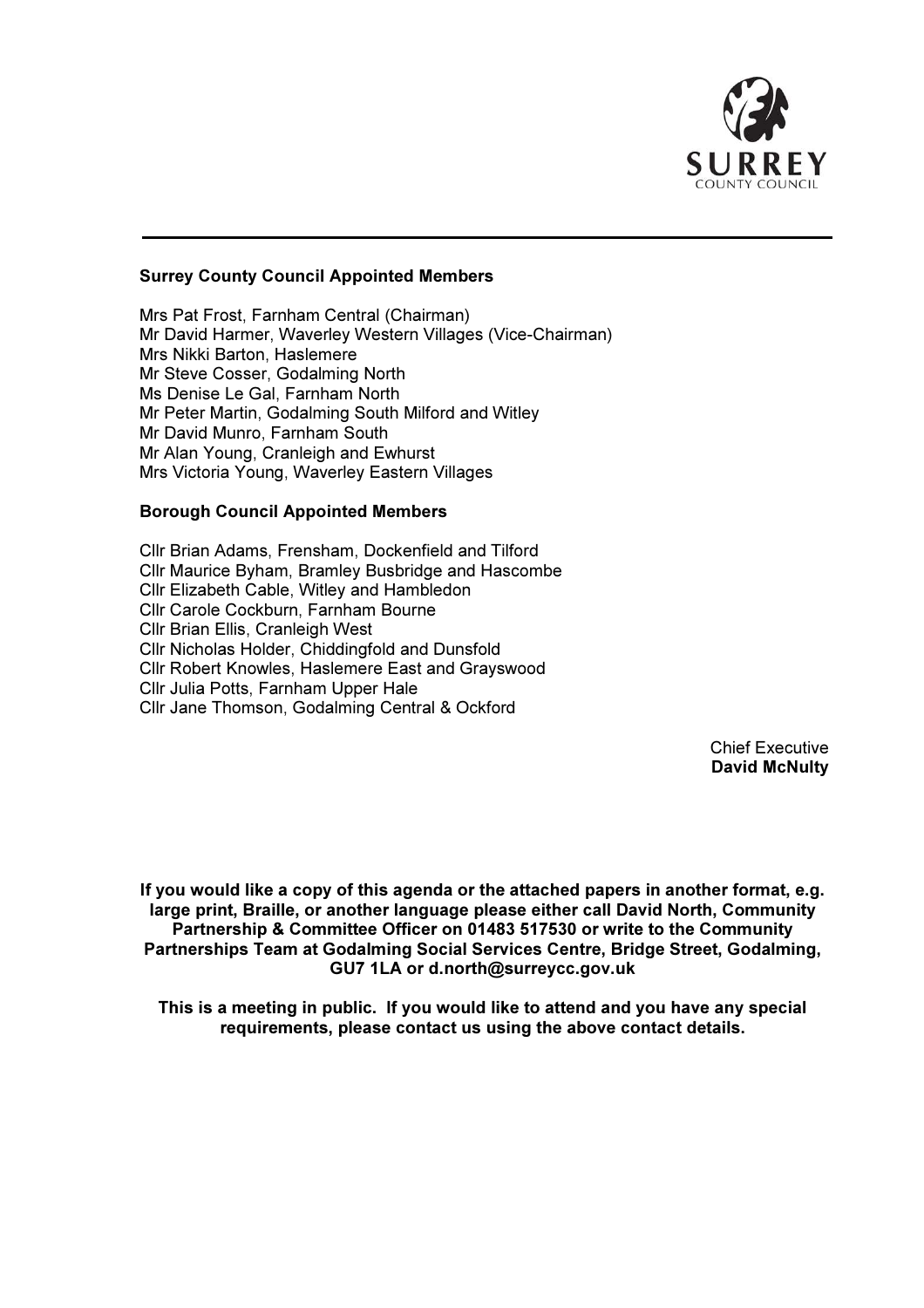### Use of social media and recording at council meetings

### Reporting on meetings via social media

Anyone attending a council meeting in the public seating area is welcome to report on the proceedings, making use of social media (e.g. to tweet or blog), provided that this does not disturb the business of the meeting. To support this, County Hall has wifi available for those visiting the building so please ask at reception for details.

Members taking part in a council meeting may also use social media. However, members are reminded that they must take account of all information presented before making a decision and should actively listen and be courteous to others, particularly witnesses providing evidence.

### Webcasting

In line with our commitment to openness and transparency, we webcast County Council, Cabinet and Planning & Regulatory Committee meetings as well as the Surrey Police and Crime Panel. These webcasts are available live and for six months after each meeting at www.surreycc.gov.uk/webcasts.

Generally, the public seating areas are not covered by the webcast. However by entering the meeting room and using the public seating areas, then the public is deemed to be consenting to being filmed by the Council and to the possible use of these images and sound recordings for webcasting and/or training purposes.

We also webcast some select and local committee meetings where there is expected to be significant public interest in the discussion.

### Requests for recording meetings

Members of the public are permitted to film, record or take photographs at council meetings provided that this does not disturb the business of the meeting and there is sufficient space. If you wish to film a particular meeting, please liaise with the council officer listed in the agenda prior to the start of the meeting so that the Chairman can give their consent and those attending the meeting can be made aware of any filming taking place.

Filming should be limited to the formal meeting area and not extend to those in the public seating area.

The Chairman will make the final decision in all matters of dispute in regard to the use of social media and filming in a committee meeting.

### Using Mobile Technology

You may use mobile technology provided that it does not interfere with the PA or induction loop system. As a courtesy to others and to avoid disruption to the meeting, all mobile technology should be on silent mode during meetings.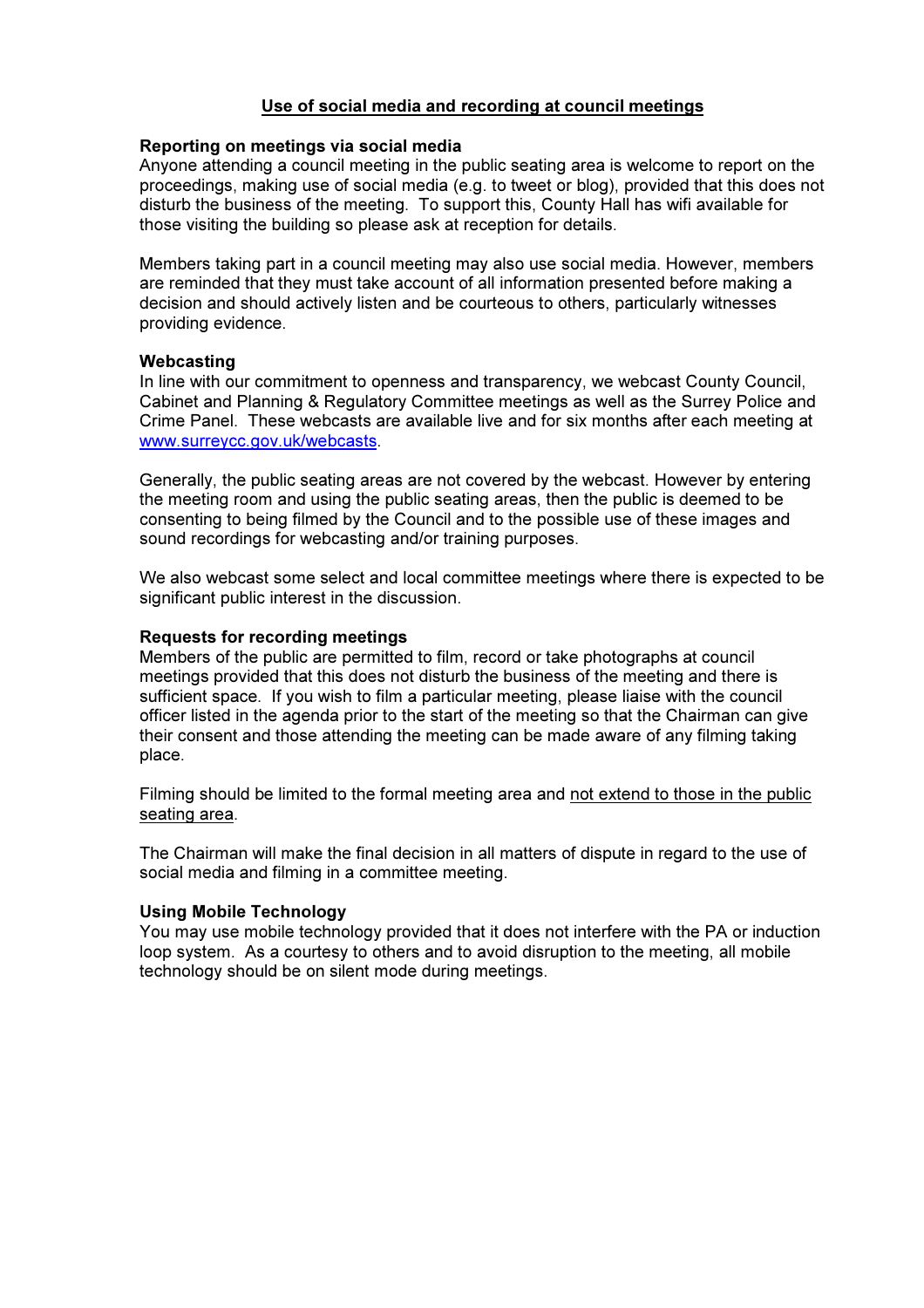| Mrs Pat Frost<br>(Chairman)         | <b>Mr David Harmer</b><br>(Vice-Chairman)                 | Mrs Nikki Barton | Mr Steve Cosser        |  |
|-------------------------------------|-----------------------------------------------------------|------------------|------------------------|--|
| <b>Farnham Central</b>              | <b>Waverley Western</b><br>Villages                       | Haslemere        | <b>Godalming North</b> |  |
|                                     |                                                           |                  |                        |  |
| Ms Denise Le Gal                    | Mr Peter Martin                                           | Mr David Munro   | Mr Alan Young          |  |
| Farnham North                       | Godalming South,<br>Milford & Witley                      | Farnham South    | Cranleigh &<br>Ewhurst |  |
|                                     | <b>SURREY</b><br>COUNTY COUNCIL<br><b>Local Committee</b> |                  |                        |  |
| Mrs Victoria Young                  | (Waverley)                                                |                  |                        |  |
| <b>Waverley Eastern</b><br>Villages | <b>County Councillors 2013-17</b>                         |                  |                        |  |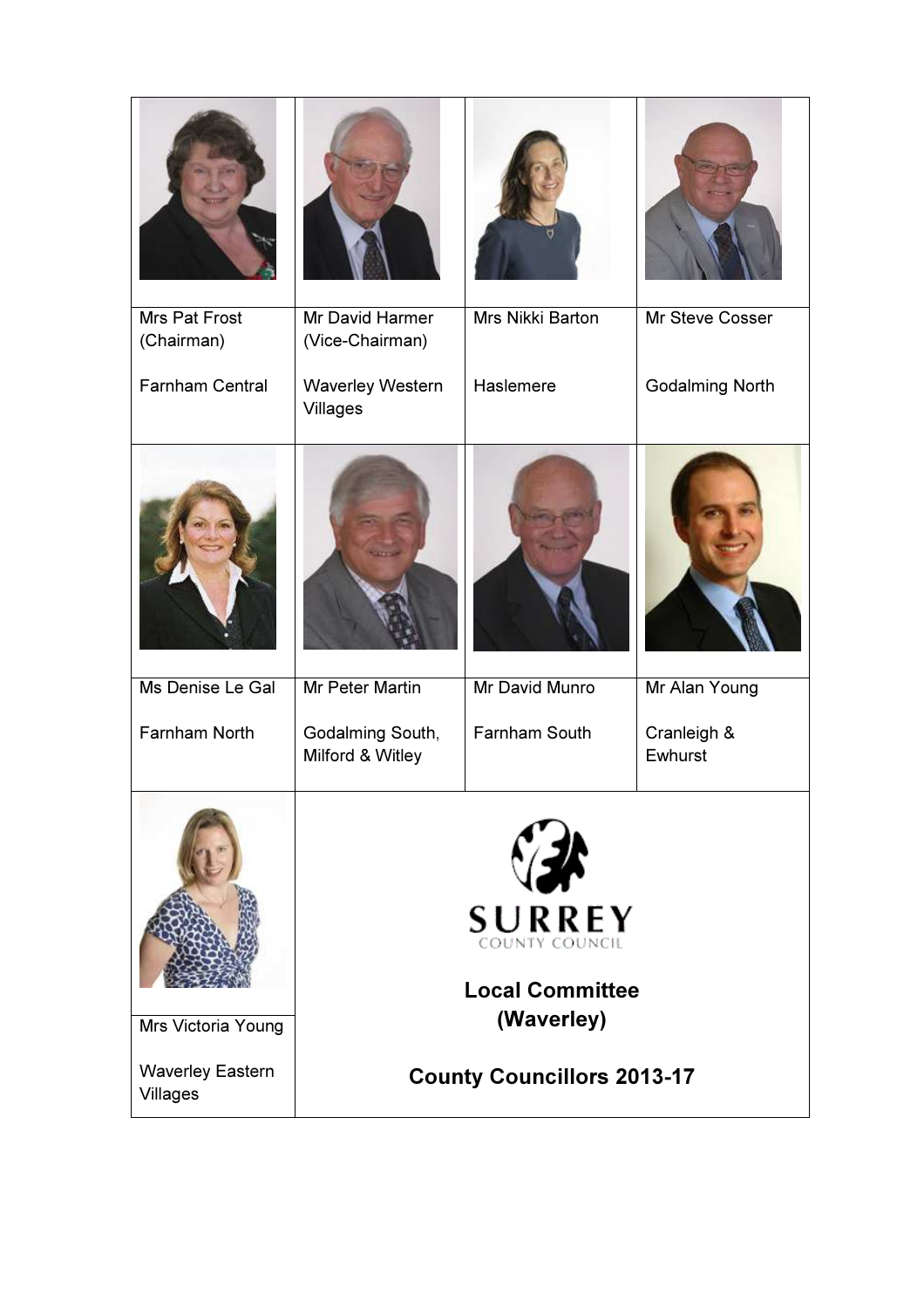| Mr Brian Adams                            | Mr Maurice Byham                                                           | <b>Mrs Elizabeth Cable</b>    | Mrs Carole Cockburn   |  |
|-------------------------------------------|----------------------------------------------------------------------------|-------------------------------|-----------------------|--|
| Frensham,<br>Dockenfield & Tilford        | Bramley, Busbridge<br>& Hascombe                                           | Witley &<br>Hambledon         | Farnham Bourne        |  |
|                                           |                                                                            |                               |                       |  |
| <b>Mr Brian Ellis</b>                     | Mr Nicholas Holder                                                         | <b>Mr Robert Knowles</b>      | <b>Ms Julia Potts</b> |  |
| <b>Cranleigh West</b>                     | Chiddingfold &<br>Dunsfold                                                 | Haslemere East &<br>Grayswood | Farnham Upper Hale    |  |
| Ms Jane Thomson                           | Waverler<br><b>BOROUGH COUNCIL</b><br><b>Local Committee</b><br>(Waverley) |                               |                       |  |
| <b>Godalming Central &amp;</b><br>Ockford | <b>Borough Council</b><br><b>Co-optees 2014-15</b>                         |                               |                       |  |

For councillor contact details, please contact David North, Community Partnership and Committee Officer (d.north@surreycc.gov.uk /01483 517530) or visit http://mycouncil.surreycc.gov.uk/mgCommitteeDetails.aspx?ID=195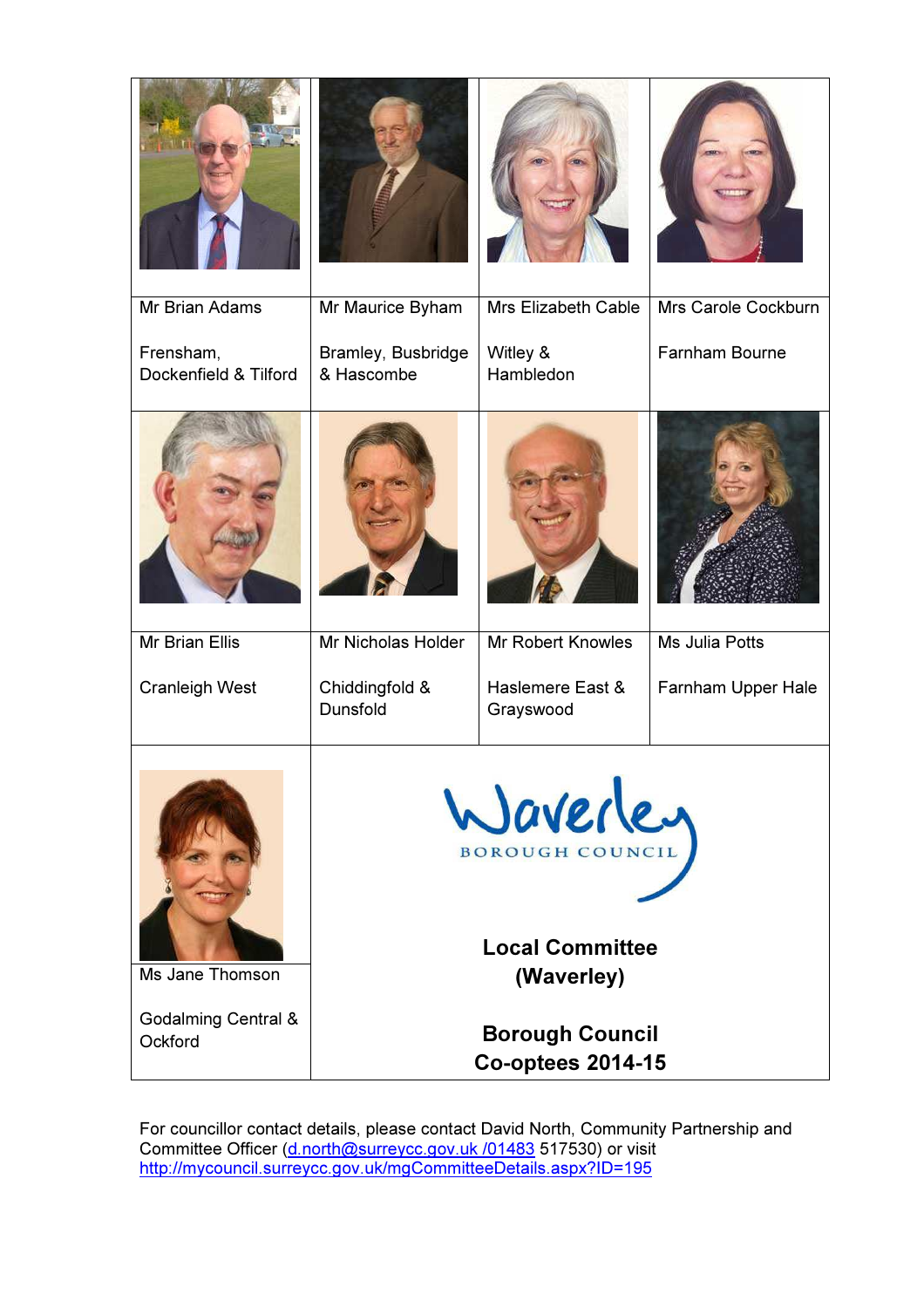### 1 APOLOGIES FOR ABSENCE

To receive any apologies for absence.

### 2 MINUTES OF PREVIOUS MEETING

(Pages 1 - 8)

To approve the minutes of the previous meeting as a correct record.

### 3 DECLARATIONS OF INTEREST

To receive any declarations of disclosable pecuniary interests from Members in respect of any item to be considered at the meeting.

### Notes:

- In line with the Relevant Authorities (Disclosable Pecuniary Interests) Regulations 2012, declarations may relate to the interest of the member, or the member's spouse or civil partner, or a person with whom the member is living as husband or wife, or a person with whom the member is living as if they were civil partners and the member is aware they have the interest.
- Members need only disclose interests not currently listed on the Register of Disclosable Pecuniary Interests.
- Members must notify the Monitoring Officer of any interests disclosed at the meeting so they may be added to the Register.
- Members are reminded that they must not participate in any item where they have a disclosable pecuniary interest.

### 4 PETITIONS

To receive any petitions in accordance with Standing Order 68. Notice should be given in writing or by email to the Community Partnership and Committee Officer at least 14 days before the meeting. Alternatively, the petition can be submitted on-line through Surrey County Council's e-petitions website as long as the minimum number of signatures (30) has been reached 14 days before the meeting.

Notice has been received of a petition from the residents of Latimer Road, Godalming which relates to on-street parking in this road.

### 5 FORMAL PUBLIC QUESTIONS

To answer any questions from residents or businesses within the Waverley Borough area in accordance with Standing Order 69. Notice should be given in writing or by email to the Community Partnership and Committee Officer by 12 noon four working days before the meeting.

### 6 MEMBER QUESTIONS

To receive any written questions from Members under Standing Order 47.

### 7 LOCAL COMMITTEE TASK GROUPS AND EXTERNAL (Pages 9 - 20)